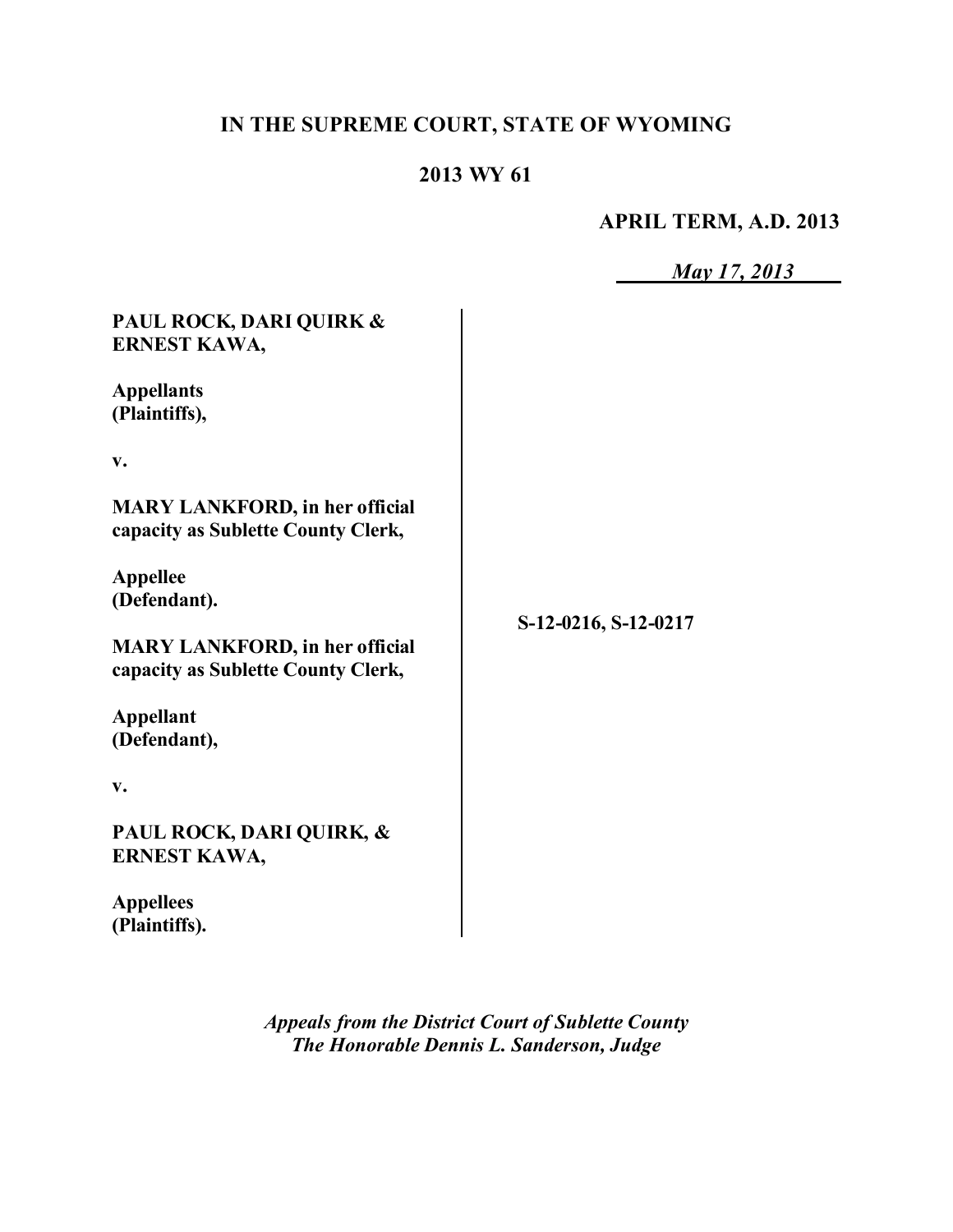#### *Representing Paul Rock, Dari Quirk, and Ernest Kawa:*

Sky D. Phifer, Phifer Law Office, Lander, Wyoming

## *Representing Mary Lankford, in her official capacity as Sublette County Clerk:*

Neal R. Stelting, Sublette County and Prosecuting Attorney, Pinedale, Wyoming

*Before KITE, C.J., and HILL, VOIGT, BURKE, and DAVIS, JJ.*

**NOTICE: This opinion is subject to formal revision before publication in Pacific Reporter Third. Readers are requested to notify the Clerk of the Supreme Court, Supreme Court Building, Cheyenne, Wyoming 82002, of any typographical or other formal errors so that correction may be made before final publication in the permanent volume.**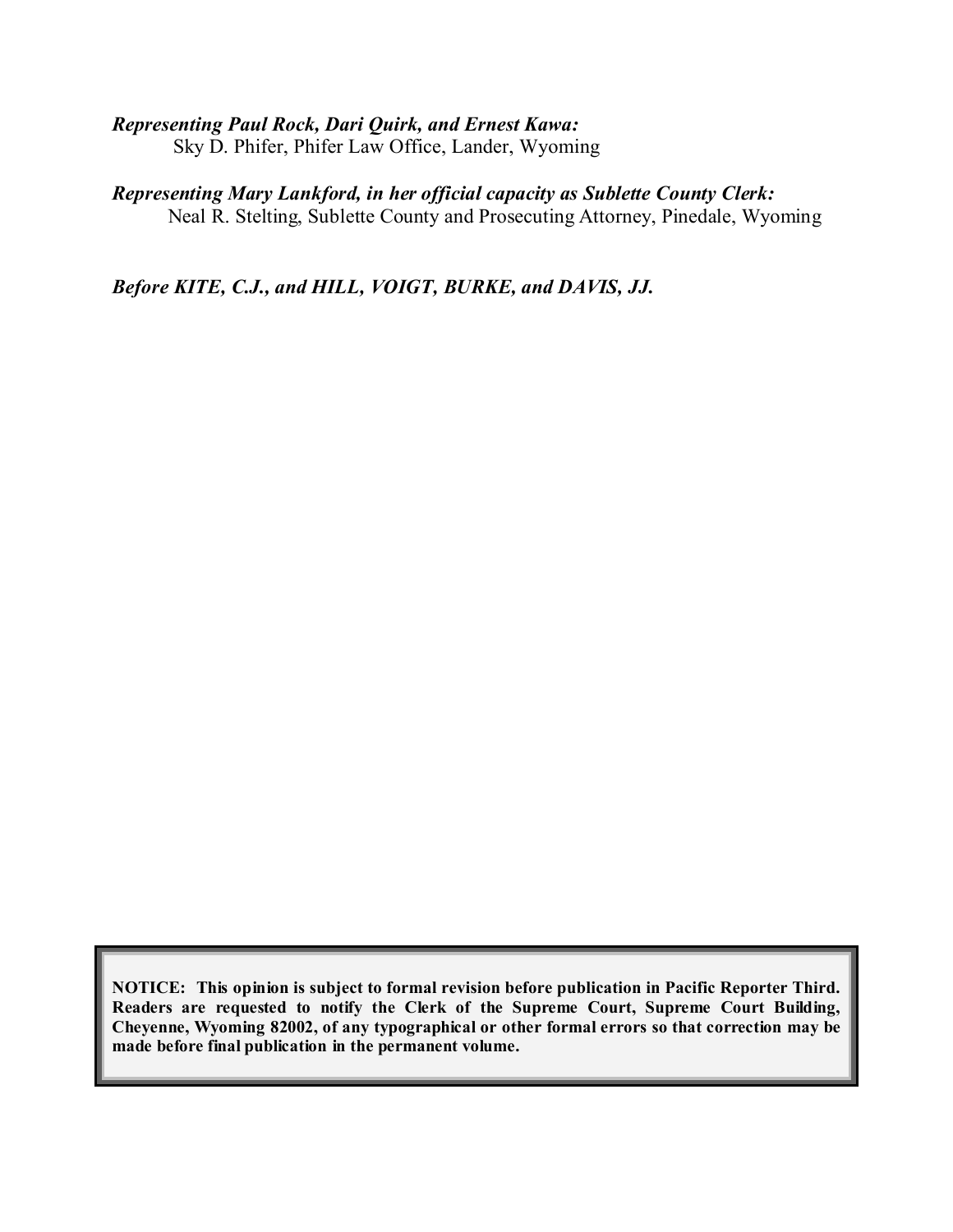### **DAVIS**, Justice.

[¶1] In August of 2011, the voters of Sublette County approved a ballot proposition increasing the size of the county commission from three to five. Before the proposed change could be implemented in the primary and general elections to be held in 2012, a second ballot proposition reducing the size of the commission from five back to three was submitted to the voters in May of 2012. The proposition passed, and Sublette County Clerk Mary Lankford determined that the second proposition returned the size of the commission to three, and therefore held an election for the one commission seat which would have been open if there had been no ballot propositions.

[¶2] Appellants Rock, Quirk, and Kawa challenged Lankford's decision, claiming that the additional seats permitted by the August 2011 ballot proposition could not be eliminated until they were filled, and that the May 2012 special election decreasing the number of seats was improper and void. Lankford disagreed with Appellants' interpretation of the applicable statutes, and she moved to dismiss the complaint because it was untimely and brought by an insufficient number of electors under statutes governing ballot proposition contests. The trial court denied the motion to dismiss, but agreed with Lankford that the May 2012 election was proper, and granted her summary judgment.

[¶3] The case came to us as two separate appeals. Appellants Rock, Quirk, and Kawa challenge the district court's decision as to the interpretation of the statute governing increases and decreases in county commissions in Case No. S-12-0216. Lankford appeals the district court's decision denying her motion to dismiss in Case No. S-12- 0217, and raises the same issue as an alternative ground for affirmance in Case No. S-12- 0216. We find that Appellants' claims are an election contest, that they were not timely filed or brought by a sufficient number of electors, and that the district court lacked jurisdiction to consider the claims. Although our decision upholds the 2012 election as did that of the district court, we find its decision to be void, and we remand for dismissal.

### **ISSUES**

[¶4] 1. Did Appellants' claim amount to an election contest of a May 2012 ballot proposition under Wyoming Statute § 22-17-105?

2. If so, did Appellants meet the requirements to maintain a ballot contest pursuant to the above statute so that the district court had jurisdiction over the dispute?

### **FACTS**

[¶5] Sublette County has historically been governed by a three-member Board of County Commissioners. In 2011, a group of citizens submitted a valid petition for a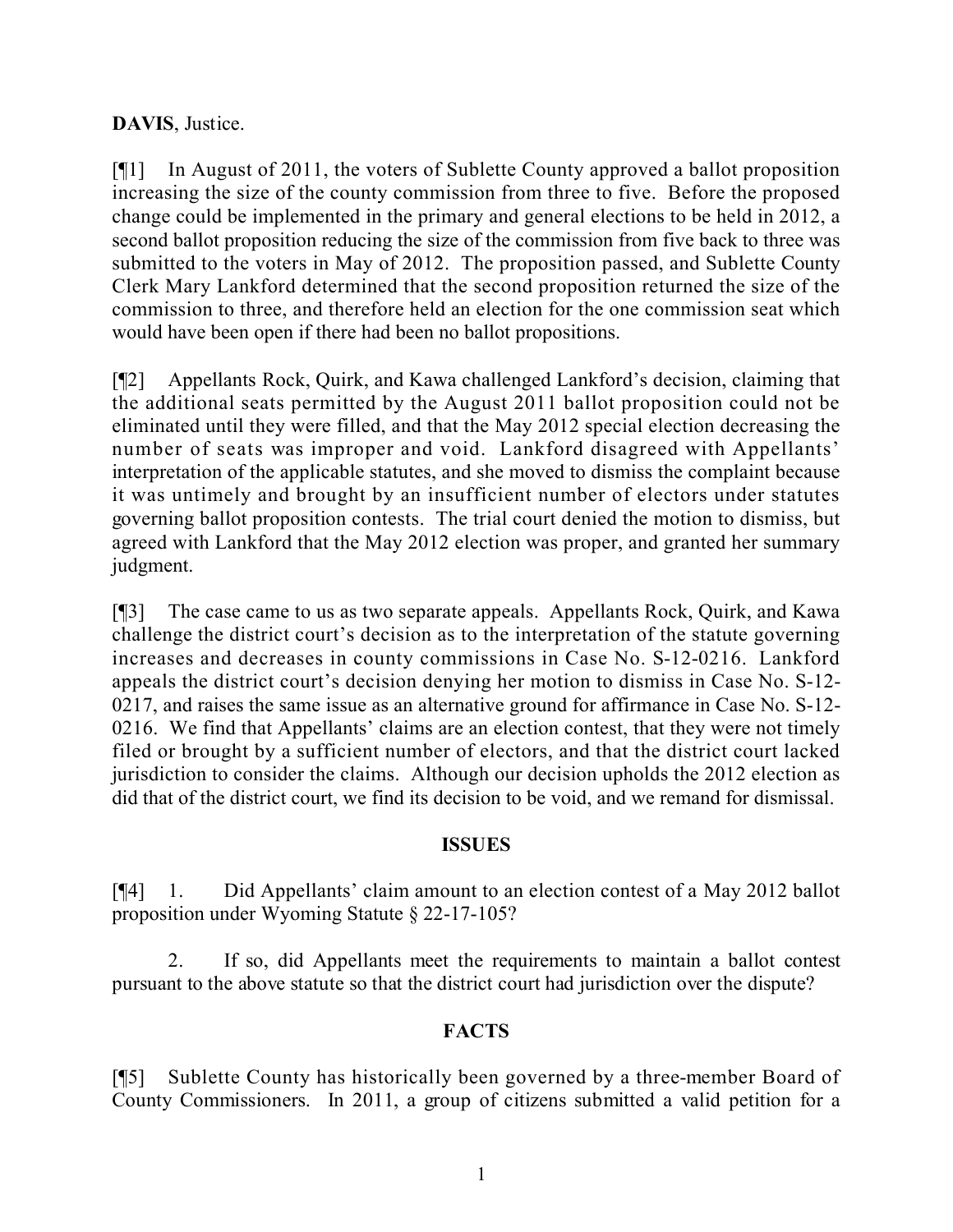ballot proposition to increase the number of commissioners from three to five as permitted by Wyoming Statute § 18-3-501(b) (LexisNexis 2011). The ballot proposition was submitted to the voters at a special election held on August 16, 2011. Voter turnout was 28.67%, and the ballot proposition passed by thirty-one votes.

[¶6] Wyoming Statute § 18-3-501(b)<sup>1</sup> requires that additional commissioner seats created in odd-numbered years be filled at the next general election, meaning that the voters would have chosen the new commissioners in the primary and general elections to be held in August and November of 2012 if other events had not transpired. However, a valid petition to decrease the number of commissioners from five back to three as arguably permitted by Wyoming Statute § 18-3-501(f) was filed on March 1, 2012. Sublette County Clerk Mary Lankford (Lankford) certified the petition and placed the proposition on the ballot in a special election held on May 8, 2012. The percentage of registered voters exercising their franchise was 45.88%, and the proposition passed by 142 votes.

[¶7] Lankford determined that the second ballot proposition eliminated the two additional commission seats created by the first proposition. It would appear that she concluded that the 2012 ballot proposition cancelled the 2011 proposition. She released a proclamation indicating that one county commissioner seat occupied by a sitting commissioner and open without regard to the ballot propositions would be submitted to the voters at the 2012 primary and general elections.

[¶8] After a false start involving the filing of a soon-dismissed petition for review of Lankford's action, Paul Rock, Dari Quirk, and Ernest Kawa filed a complaint for declaratory relief and for a writ of mandamus in the District Court within and for Sublette County on June 18, 2012. We will refer to the plaintiffs below as "Appellants" for the sake of brevity, although they are also Appellees as to Lankford's appeal. All three claimed to be citizens injured by deprivation of their right to vote for three county commission candidates. Rock and Kawa also claimed somewhat enigmatically to have

Wyo. Stat. Ann. § 8-1-107 (LexisNexis 2011). The amendments to § 18-3-501 did not expressly provide that they applied to pending actions, and we therefore do not consider their effect on this appeal. *See id.*

 <sup>1</sup> The Wyoming Legislature amended several portions of  $\S$  18-3-501 while this action was pending on appeal. *See* 2013 Wyo. Sess. Laws, Ch. 64. Wyoming Statute § 8-1-107, titled "Effect of amendment or repeal on pending actions," provides as follows:

If a statute is repealed or amended, the repeal or amendment does not affect pending actions, prosecutions or proceedings, civil or criminal. If the repeal or amendment relates to the remedy, it does not affect pending actions, prosecutions or proceedings, unless so expressed, nor shall any repeal or amendment affect causes of action, prosecutions or proceedings existing at the time of the amendment or repeal, unless otherwise expressly provided in the amending or repealing act.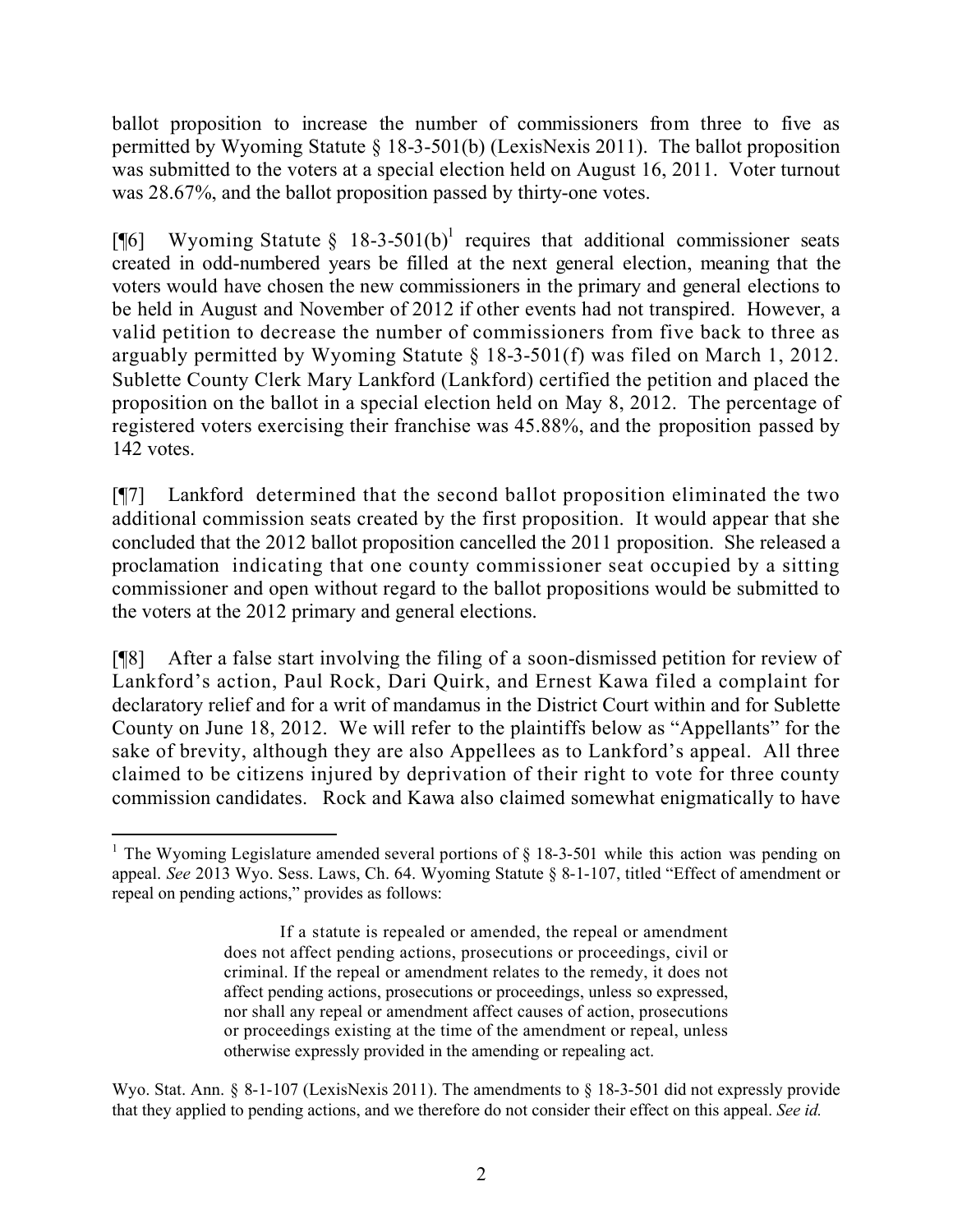suffered additional injury because they could not both be elected in 2012, apparently meaning that they were or would have been candidates for the two additional seats authorized by the 2011 ballot proposition.

[¶9] Appellants asked the district court to declare that three commission seats (the two additional seats authorized by the 2011 vote plus one seat which came up for election from the preexisting three-member commission) had to be filled in the 2012 election. They also asked the district court to declare the May 2012 special election void *ab initio*. They sought a writ of mandamus directing Lankford to issue a proclamation that three seats (one already in existence and two new ones) would be voted upon in the 2012 primary and general elections. Appellants also sued Secretary of State Max Maxfield in his official capacity, seeking the same relief. Secretary Maxfield was subsequently dismissed from the case, and that dismissal has not been challenged in these appeals.

[¶10] Lankford filed a motion to dismiss the complaint, arguing that the only remedy available to the plaintiffs was to have the May 2012 vote set aside in an election contest under Wyoming Statute § 22-17-105, which permits electors to contest a successful ballot proposition. She contended that the Appellants' complaint was in substance an election contest, and that the district court lacked jurisdiction to hear such a contest because the complaint was not filed within fifteen days of certification of the election results by the canvassing board, and because it was filed by three rather than five electors as required by statute. She also contended that mandamus was not available in proceedings of this kind.

[¶11] Appellants' brief in response to the motion to dismiss is not part of the appellate record. However, as discussed below, they argue here that their action was not an election contest governed by § 22-17-105, but that it was instead an effort to determine the effect of the successful 2011 ballot proposition. They therefore contend that their action did not have to be brought by five electors rather than three. They also argue that the applicable statute of limitations or repose is four years rather than fifteen days, because this is an action for injury to their rights "not arising in contract and not herein enumerated" under Wyoming Statute § 1-3-105(a)(iv)(C).

[¶12] The parties also filed cross-motions for summary judgment. Appellants claimed that § 18-3-501(b) and (f) governing increase and decrease in commission membership required Lankford to implement the 2011 ballot proposition when the two subsections are read together. They contended that she was therefore required to issue a proclamation for the election of two additional commissioners in the 2012 primary and general elections, that it was improper to hold the 2012 special election concerning a decrease in the number of commissioners, and that the results of that election were therefore void *ab initio*.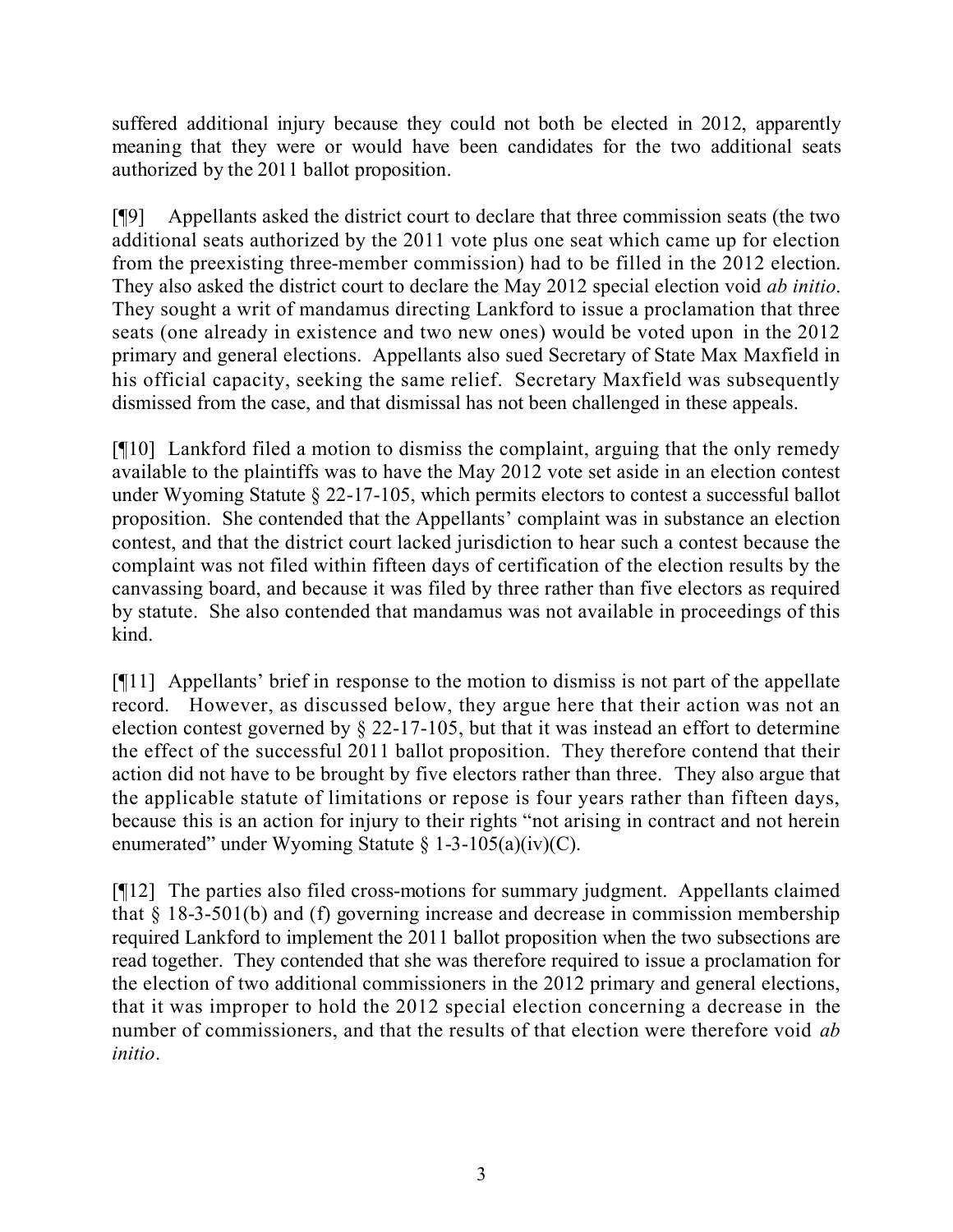[¶13] Lankford responded that § 18-3-501(f) required her to hold the May 2012 special election upon presentation of a proper petition. She contended that the successful ballot proposition returned the commission to a three-member body, and that she therefore properly planned to hold an election for the one commission seat which would have been open in that year if neither proposition had been submitted to the voters.

[¶14] The district court expedited briefing and argument because of the imminent 2012 primary election. It entered a brief order dismissing Appellants' complaint for declaratory relief on July 25, 2012. On August 6, 2012, it entered a second order granting Lankford's motion to dismiss as to Appellants' mandamus claim, but denying it as to her claim that the complaint was barred because it was an election contest filed after the passage of fifteen days and not on behalf of five electors. The court concluded that Lankford "did not meet her burden of establishing that Plaintiffs' Complaint constitutes an election contest pursuant to W.S. §22-17-105 and §22-17-106."

[¶15] On August 10, 2012, the court entered yet another order explaining and conforming its decision of July 25, 2012. It found that the decision to implement the 2012 special election and to proclaim only one seat open for election was proper, explaining succinctly as follows:

> Subsection (f) [of § 18-3-501] addresses the situation where the voters decide to decrease of [sic] the membership of the Board of Commissioners. The term "decrease the membership" has been argued by the Plaintiffs to indicate that the legislature intended that no vote to decrease the membership could occur unless those offices have been filled with members. Until then, they argue, there is no membership to decrease. Admittedly, this logic has some appeal. But the term "increase the membership" is used in subsections (b) and (c) along with the term "additional offices created". Obviously the term "increase the membership" is nothing more than a synonym for "creating additional offices". Similarly, decreasing the membership as contained in subsection (f) means to decrease the number of offices previously created. Because the number of offices [sic] were *created* or membership increased by the vote of the 2011 election, the increased number of offices created by the 2011 election could be decreased by the voters after that.

The court also concluded that the timing of the election was proper under § 18-3-501.

[¶16] Appellants appealed the foregoing decision in Case No. S-12-0216. Lankford raised the election contest statute as an alternative ground for affirmance in that case, but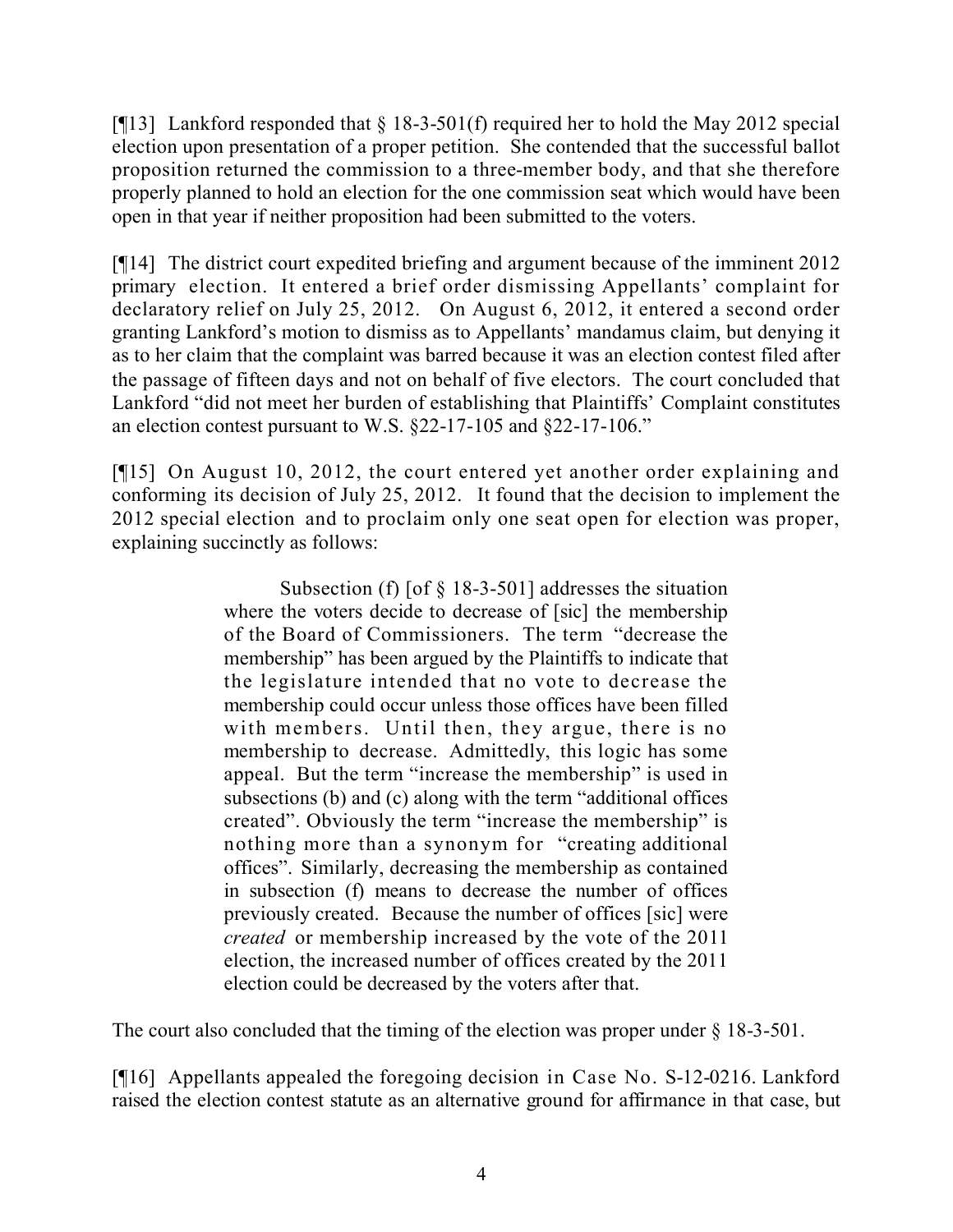also filed a separate appeal challenging the district court's denial of the motion to dismiss on those same grounds in Case No. S-12-0217. The appeals were consolidated for argument and decision.

#### **STANDARD OF REVIEW**

[¶17] Both of these appeals require us to interpret statutes. "Statutory construction is a question of law, so our standard of review is de novo." *Redco Const. v. Profile Props., LLC*, 2012 WY 24, ¶ 26, 271 P.3d 408, 415 (Wyo. 2012).

[¶18] Jurisdictional issues are also questions of law which we review de novo. *DeLoge v. Homar*, 2013 WY 33, ¶ 10, 297 P.3d 117, 120 (Wyo. 2013) (citing *Hall v. Park Cnty.*, 2010 WY 124, ¶ 3, 238 P.3d 580, 581 (Wyo. 2010)). "If the district court lacked subject matter jurisdiction, this Court has jurisdiction on appeal, not on the merits, but only as to the jurisdictional issue." *Hall*, ¶ 3, 238 P.3d at 581 (citing *NMC v. JLW ex rel. NAW*, 2004 WY 56, ¶ 9, 90 P.3d 93, 96 (Wyo. 2004)). *See also Lankford v. City of Laramie*, 2004 WY 143, ¶ 23, 100 P.3d 1238, 1244 (Wyo. 2004) ("[W]e have no better jurisdiction than did the district court.") (citation omitted). If a judgment below "was rendered without jurisdiction, an appellate court must ordinarily reverse and remand for dismissal." *Bruns v. TW Servs., Inc.*, 2001 WY 127, ¶ 18, 36 P.3d 608, 614 (Wyo. 2001) (quoting 5 Am. Jur. 2d *Appellate Review* § 814 at 473 (1995)).

### **DISCUSSION**

[¶19] In her response to the appeal filed by Rock, Quirk and Kawa as well as in her separate appeal, Lankford challenges the district court's jurisdiction to hear Appellants' complaint under the statutes governing contest of a successful ballot proposition. It is appropriate to summarize the general rules of statutory construction before we examine the governing statutes.

> In interpreting statutes, our primary consideration is to determine the legislature's intent. All statutes must be construed *in pari materia* and, in ascertaining the meaning of a given law, all statutes relating to the same subject or having the same general purpose must be considered and construed in harmony. Statutory construction is a question of law, so our standard of review is de novo. We endeavor to interpret statutes in accordance with the legislature's intent. We begin by making an inquiry respecting the ordinary and obvious meaning of the words employed according to their arrangement and connection. We construe the statute as a whole, giving effect to every word, clause, and sentence, and we construe all parts of the statute *in pari materia.* When a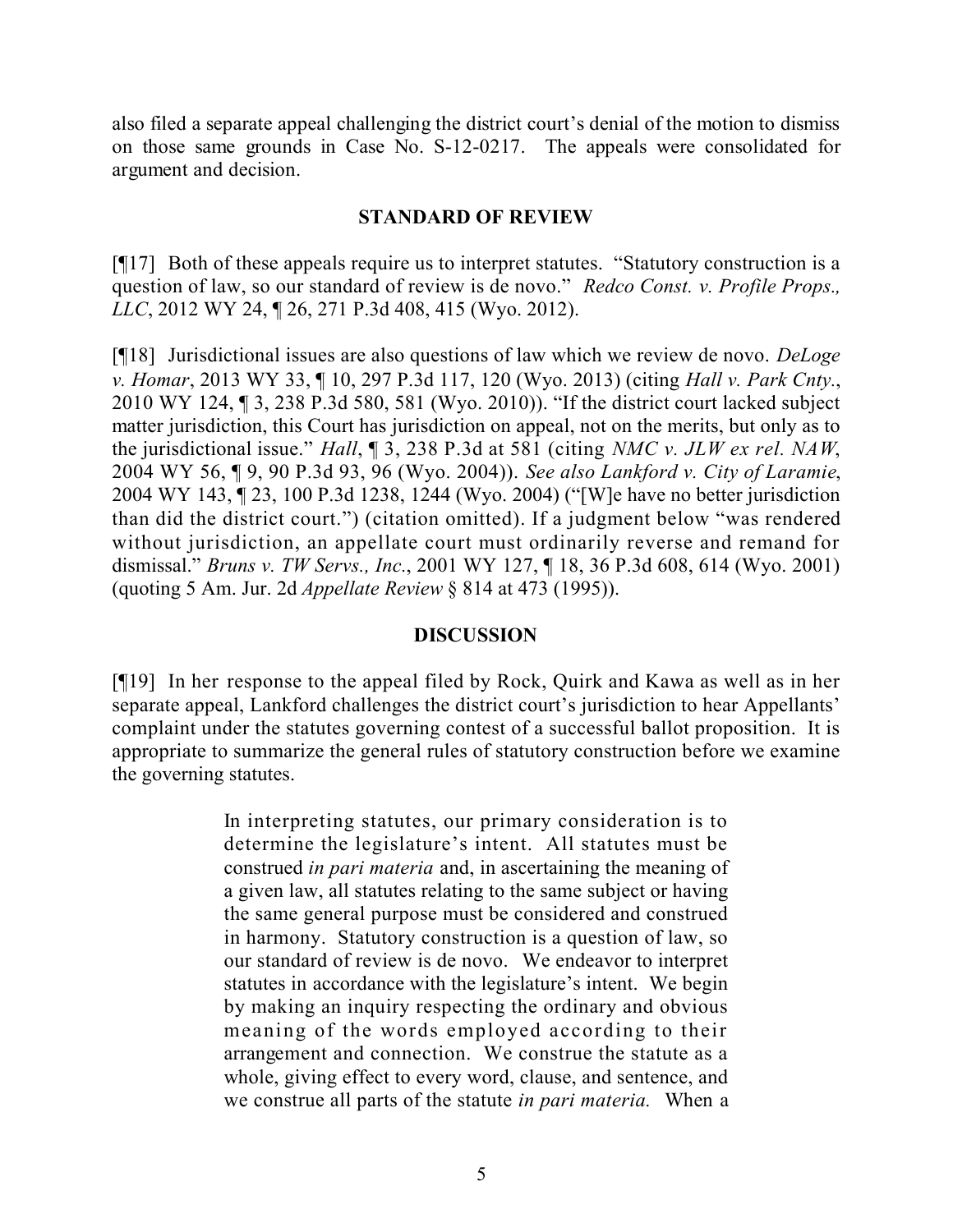statute is sufficiently clear and unambiguous, we give effect to the plain and ordinary meaning of the words and do not resort to the rules of statutory construction. Moreover, we must not give a statute a meaning that will nullify its operation if it is susceptible of another interpretation.

Moreover, we will not enlarge, stretch, expand, or extend a statute to matters that do not fall within its express provisions.

Only if we determine the language of a statute is ambiguous will we proceed to the next step, which involves applying general principles of statutory construction to the language of the statute in order to construe any ambiguous language to accurately reflect the intent of the legislature. If this Court determines that the language of the statute is not ambiguous, there is no room for further construction. We will apply the language of the statute using its ordinary and obvious meaning.

Whether a statute is ambiguous is a question of law. A statute is unambiguous if reasonable persons are able to agree as to its meaning with consistency and predictability, while a statute is ambiguous if it is vague or uncertain and subject to varying interpretations.

*Redco Const.*, ¶ 26, 271 P.3d at 415–16 (citations omitted) (internal quotation marks omitted).

#### *Applicable Statutes*

[¶20] Wyoming Statute § 22-17-105 provides that ballot propositions are contestable if certain requirements are met:

> A ballot proposition which may by law be submitted to a vote of the people of a county, city or town, district, or other political subdivision may be contested by a petition of five (5) registered electors of the county, city or town, district or other political subdivision filed in the district court of the county not later than fifteen (15) days after the results of the election have been certified by the canvassing board. A ballot proposition contest is a civil action.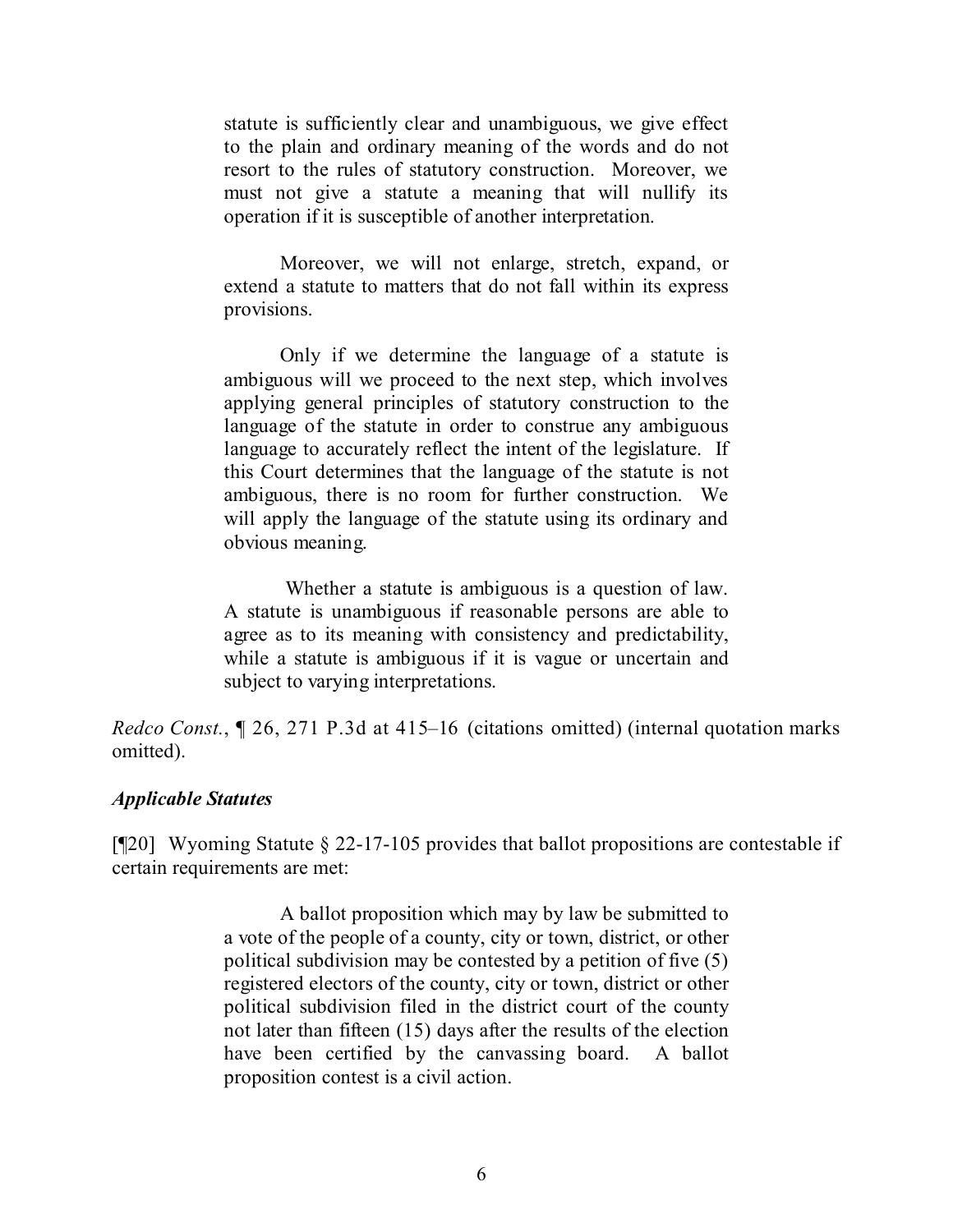Wyo. Stat. Ann. § 22-17-105 (LexisNexis 2011).

[¶21] Section 22-17-106 lists the grounds for contesting a successful ballot proposition:

(a) A ballot proposition may be contested for any of the following reasons:

(i) Misconduct or material negligence of an election official which affected the result of the election;

(ii) The election result was influenced by a bribe;

(iii) Illegal votes were counted or legal votes were not counted.

Wyo. Stat. Ann. § 22-17-106 (LexisNexis 2011).

[¶22] The terms "ballot" and "proposition" are used in the statute providing for an increase or decrease in commission membership.  $\S$  18-3-501(b),(c), and (d).<sup>2</sup> We therefore reach the unremarkable conclusion that the "proposition" to be placed on the "ballot" under  $\S$  18-3-501 is in fact a "ballot proposition" under  $\S$  $\S$  22-17-105 and 106.

[¶23] Lankford argues that the statutes allowing citizens to contest a ballot proposition provide the exclusive means to challenge a proposition approved by the voters, and that § 22-17-106 provides the exclusive grounds for such a contest. Therefore, she argues, the

 $\overline{a}$ 

(c) The **proposition** to increase the membership of the board of county commissioners shall be at the expense of the county and be submitted to the electors of the county upon receipt by the county clerk of a petition requesting the election signed by at least ten percent (10%) of the qualified electors of the county. . . .

(d) The **proposition** may be submitted at any general election or at an election date authorized under W.S. 22-21-103. A notice of election shall be given in at least one (1) newspaper of general circulation published in the county wherein the election is to be held and shall specify the object of the election. The notice shall be published at least once each week for a thirty (30) day period preceding the election. At the election the **ballots** shall contain the words "for increasing the membership of the board of county commissioners from three (3) to five (5) members", and "against increasing the membership of the board of county commissioners from three (3) to five (5) members".

§ 18-3-501(b), (c), (d) (emphasis added).

<sup>&</sup>lt;sup>2</sup> These provisions provide as follows:

<sup>(</sup>b) Notwithstanding subsection (a) of this section, any county may increase the membership of its board of county commissioners from three (3) to five (5) members if a **proposition** for the increase is submitted to a vote of the qualified electors of the county and a majority of those casting their **ballots** vote in favor of the increase. . . .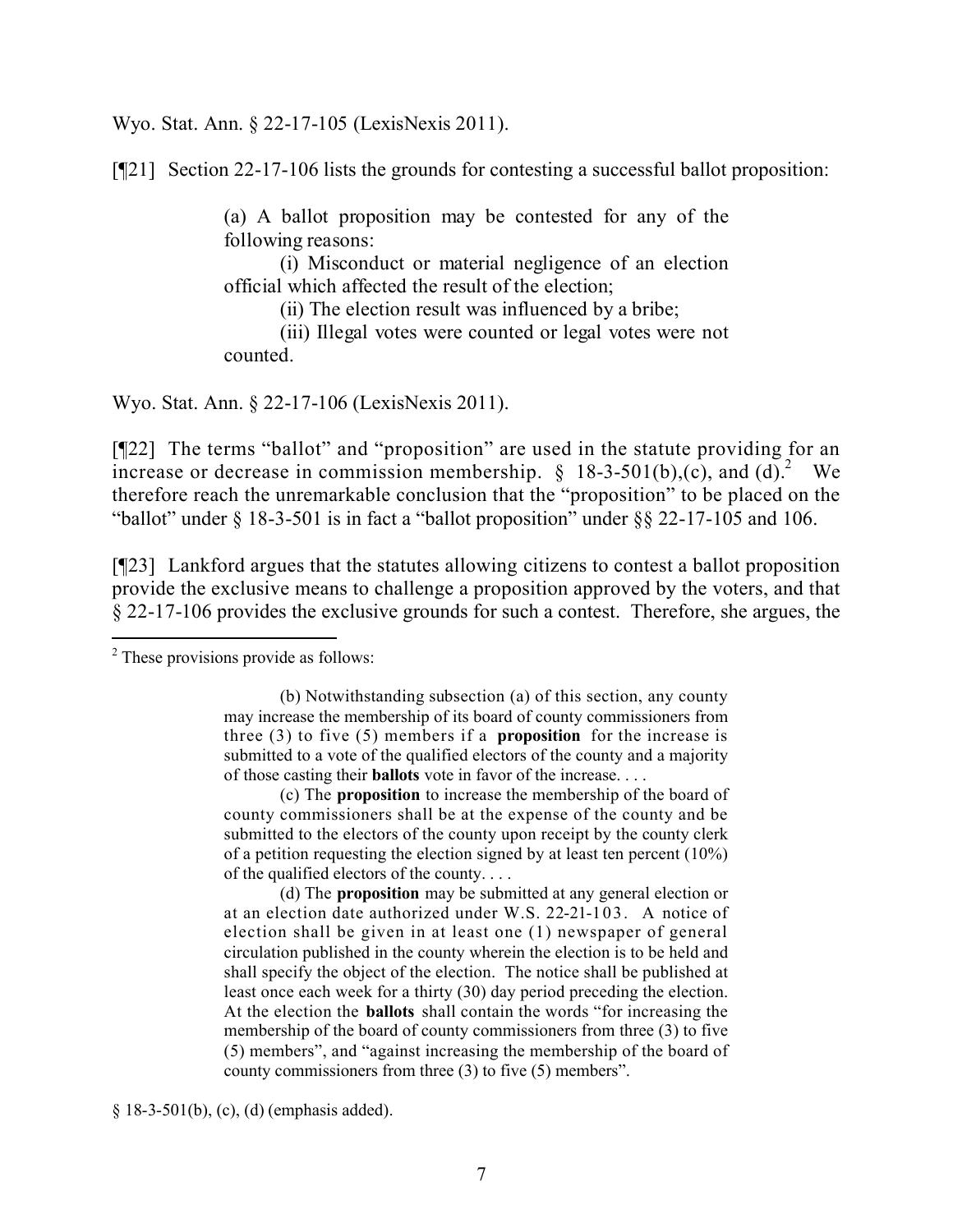district court lacked jurisdiction to hear a challenge to the May 2012 special election because it was filed more than fifteen days after the results of the election were certified, and because the petition was filed by three electors rather than five.

[¶24] Appellants argue that they do not contest the manner in which Lankford conducted the May 2012 special election, but rather seek a determination of the significance of the August 2011 proposition increasing commission membership. They do not dispute that the May 2012 election was conducted fairly. Instead, they contend that the May 2012 election should not have been held under Wyoming Statute § 18-3-501. They argue that the May 2012 election was void *ab initio*, but if not, that commissioners had to be seated before their membership could be reduced. They argue that the district court had jurisdiction under the Declaratory Judgments Act, that no particular number of electors is required for claims of this kind, and that the applicable statute of limitations is four years. The substance of their argument is that  $\S$  22-17-106 does not provide exclusive grounds to challenge the 2012 special election.

### *Case Law Governing Election Contests*

[¶25] We do not believe that the election contest statutes are ambiguous, but we do believe they must be read in context. As this Court observed forty years ago:

> The constitutions and statutes of most jurisdictions provide, as a part of the machinery of elections, a procedure by which election results may be contested. Such contests are regulated wholly by the constitutional or statutory provisions. They are not actions at law or suits in equity, and were unknown to the common law. The proceedings are special and summary in their nature. A strict observance of the steps necessary to give jurisdiction is required and the jurisdictional facts must appear on the face of the proceedings. If these steps are not followed, courts are powerless to entertain such proceedings.

*Johnson v. City of Cheyenne*, 504 P.2d 1081, 1082 (Wyo. 1973) (quoting 26 Am. Jur. 2d, *Elections*, § 318). *Accord Ex parte Vines*, 456 So. 2d 26, 28 (Ala. 1984); *Griffin v. Buzard*, 342 P.2d 201, 202 (Ariz. 1959); *Republican Party of Garland Cnty. v. Johnson*, 193 S.W.3d 248, 252 (Ark. 2004); *Pullen v. Mulligan*, 561 N.E.2d 585, 589 (Ill. 1990); *Bauman v. Maple Valley Cmty. Sch. Dist*., 649 N.W.2d 9, 13 (Iowa 2002); *Payne v. Blanton*, 229 S.W.2d 438, 440 (Ky. 1950); *State ex rel. Vullo v. Plaquemines Parish Police Jury*, 115 So. 2d 368, 373 (La. 1959); *Mo. ex rel. Bouchard v. Grady*, 86 S.W.3d 121, 123 (Mo. Ct. App. 2002); *Taylor v. Roche*, 248 S.E. 2d 580, 582 (S.C. 1978); *Dick v. Kazen*, 292 S.W.2d 913, 916 (Tex. 1956); 26 Am. Jur. 2d *Elections* § 382 (2004); Joshua A. Douglas, *Procedural Fairness in Election Contests*, 88 Ind. L.J. 1, 3, 34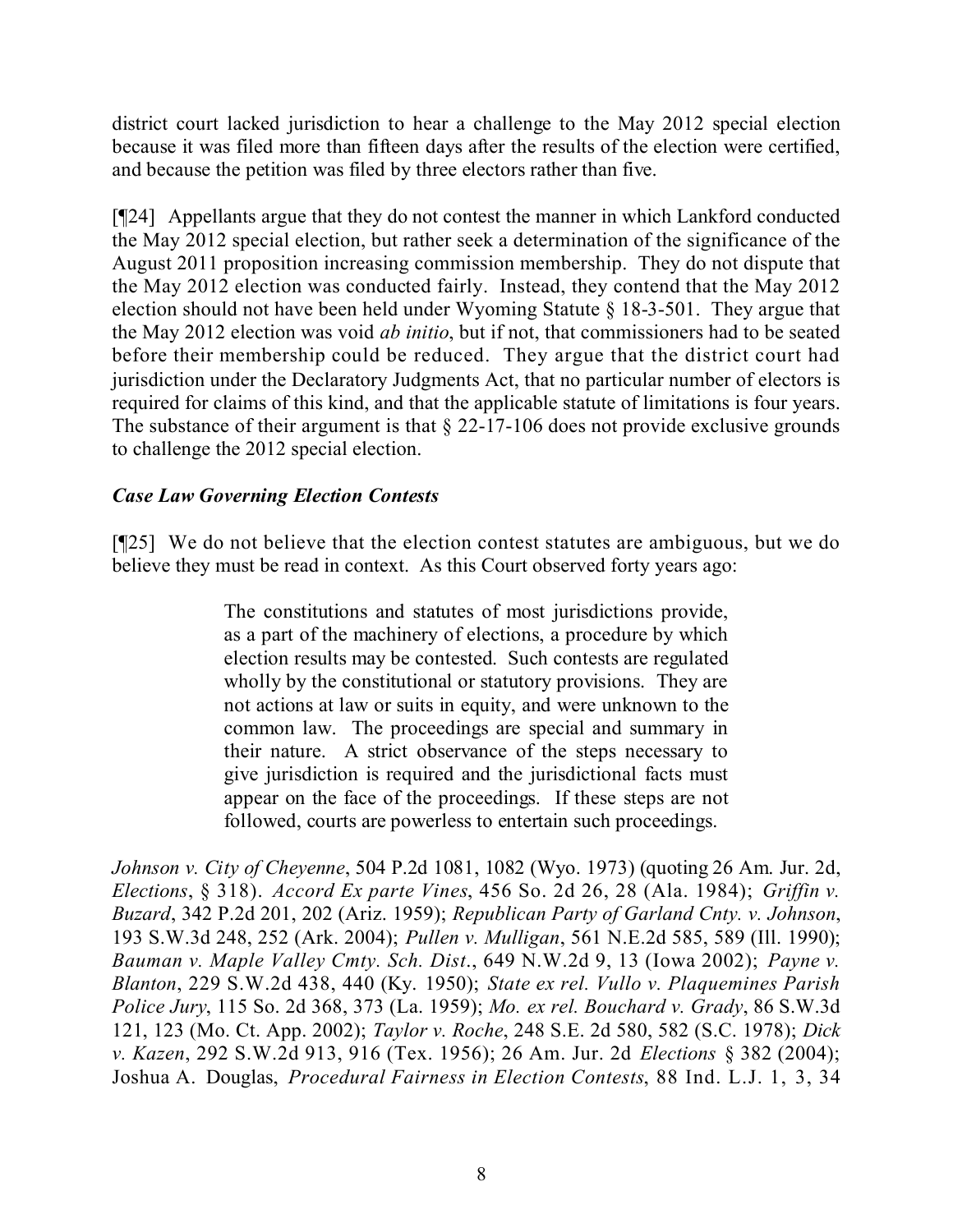(2013); 3 Eugene McQuillan, *The Law of Municipal Corporations* § 12:48, at 244–45 (2012); Barry H. Weinberg, *The Resolution of Election Disputes* 1–2 (2006).

[¶26] As one judge observed, election contests draw courts into political matters:

The court must be ever mindful in an election contest that it has been delegated responsibility in a basically political matter and is not free to create criteria that may, in its opinion, be more suitable than those the legislature has established.

*Mirlisena v. Fellerhoff*, 463 N.E.2d 115, 118-19 (Ohio Ct. Com. Pl. 1984). *See also Dornan v. Sanchez*, 978 F. Supp. 1315, 1327 (C.D. Cal. 1997) ("An election contest, and allegations of misconduct in its discovery and adjudication, involve political questions which courts should refrain from adjudicating."); *Simpson v. City of Los Angeles*, 253 P.2d 464, 468 (Cal. 1953) ("Courts are reluctant to defeat the fair expression of popular will in elections and will not do so unless required by the plain mandate of the law."); *Gore v. Harris*, 772 So. 2d 1243, 1249 (Fla. 2000) ("[C]ourts are, and should be, reluctant to interject themselves in essentially political controversies . . . ."), *rev'd on other grounds by Bush v. Gore*, 531 U.S. 98, 121 S. Ct. 525, 148 L. Ed. 2d 388 (2000); Steven F. Huefner, *Remedying Election Wrongs*, 44 Harv. J. on Legis. 265, 306 (2007) ("[E]lection contests often put courts in the position of 'kingmaker' without giving them clear, objective standards that might insulate them from charges of political meddling.").

[¶27] Other courts have been called upon to determine whether a given lawsuit is an election contest or another type of claim. The Supreme Court of Alaska developed a meaningful distinction in an election contest case:

> The purpose of an election contest is to ascertain whether the alleged impropriety in fact establishes doubt as to the validity of the election result. For this reason, whether a cause of action should be deemed an election contest turns on the remedy sought. If the plaintiff's proposed remedy would defeat the public interest in the stability and finality of election results, it is appropriate to deem the cause of action an election contest and to require compliance with the procedures for such contests. A cause of action is deemed not to be an election challenge only if the remedy will not affect the stability and finality of the election result.

*Braun v. Borough*, 193 P.3d 719, 731–32 (Alaska 2008) (citation omitted) (internal quotation marks omitted). *See also State ex rel. Mackey v. Blackwell*, 834 N.E.2d 346, 349 (Ohio 2005) ("[I]nsofar as appellants sought to change any of the November 2, 2004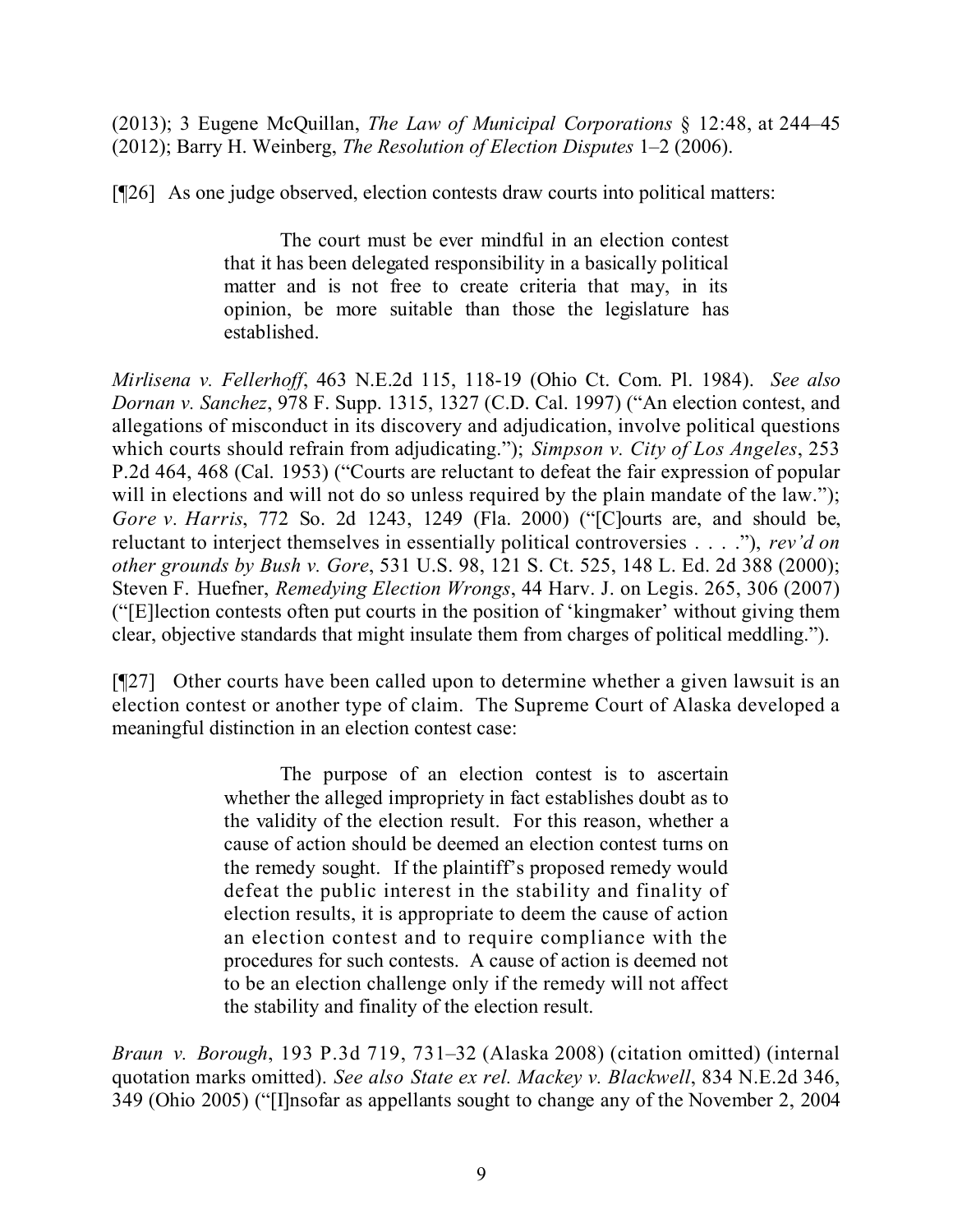election results, '[a]n election contest is the specific remedy provided by statute for the corrections of all errors, frauds and mistakes which may occur in an election.'" (quoting *State ex rel. Byrd v. Summit Cnty. Bd. of Elections*, 417 N.E.2d 1375 (Ohio 1981); *State ex rel. Shriver v. Hayes*, 76 N.E.2d 869 (Ohio 1947))).

[¶28] Some courts have held that statutory or constitutional grounds contained in provisions for election contests are exclusive, and that no other grounds may be considered because of the unique character of those proceedings.<sup>3</sup> Mackey, 834 N.E.2d at 349 (citing *State ex rel. Daoust v. Smith*, 371 N.E.2d 536 (Ohio 1977)); *Braun*, 193 P.3d at 731–32; *Friends of Sierra Madre v. City of Sierra Madre*, 19 P.3d 567, 584–86 (Cal. 2001); *Duncan v. McMurray*, 249 S.W.2d 156, 157 (Ky. 1952); *Hancock v. Lewis*, 122 N.W.2d 592, 594 (Minn. 1963)); *Pierce v. Drobny*, 777 N.W.2d 322, 325 (Neb. 2010); *Barrett v. Monmouth Cnty. Bd. of Elections*, 704 A.2d 1053, 1056 (N.J. Super. Ct. Ch. Div. 1997); *Becker v. Cnty. of Pierce*, 890 P.2d 1055, 1058–59 (Wash. 1995); 3 McQuillin, *supra*, § 12:49, at 254; 26 Am. Jur. 2d, *supra*, at § 389; George L. Blum, Annotation, *Validity, Construction and Application of State Statutory Limitations Periods Governing Election Contests*, 60 A.L.R.6th 481 (2010) ("The applicable statutes governing election contests are generally held to be the exclusive remedy for deciding such contests.").

[¶29] Other courts have held that although the procedures for election contests are exclusive, the grounds for an election contest may be found in other statutory or constitutional provisions outside a state's election code. *Kacoonis v. City of Mountain View*, 160 S.E.2d 364, 366 (Ga. 1968) (quoting *Coleman v. Bd. of Ed. of Emanuel Cnty.*, 63 S.E. 41, 44 (Ga. 1908)); *Dorf v. Skolnik*, 371 A.2d 1094, 1099–1100 (Md. 1977); *City of Nameoki v. Granite City*, 95 N.E.2d 920, 921–22 (Ill. 1951); *Gunaji v. Macias*, 31 P.3d 1008, 1015 (N.M. 2001); *State ex rel. Olson v. Bakken*, 329 N.W.2d 575, 580 (N.D. 1983); *Appalachian Elec. Power Co. v. Town of Galax*, 4 S.E.2d 390, 392 (Va. 1939); 26 Am. Jur. 2d, *supra*, at § 389.

[¶30] We believe that all of these cases are generally consistent with our decision in *Johnson v. City of Cheyenne, supra,* as well as that in *Snell v. Johnson County School District No. 1*, 2004 WY 19, 86 P.3d 248 (Wyo. 2004), at least as they relate to the procedural requirements which must be met to challenge an election. In *Snell*, plaintiffs challenged the use proposed for bond election proceeds. The bond election contest

 $\overline{a}$ 

<sup>&</sup>lt;sup>3</sup> This case does not involve a challenge based on the right to vote under the federal or Wyoming constitutions, and we do not address those complex issues here. *See, e.g.*, *Chisom v. Roemer*, 501 U.S. 380, 403 n.31, 111 S. Ct. 2354, 2368 n.31, 115 L. Ed. 2d 348 (1991) ("The conception of political equality from the Declaration of Independence, to Lincoln's Gettysburg Address, to the Fifteenth, Seventeenth, and Nineteenth Amendments can mean only one thing—one person, one vote." (quoting *Gray v. Sanders*, 372 U.S. 368, 381, 83 S. Ct. 801, 809, 9 L. Ed. 2d 821 (1963))); *Brimmer v. Thomson*, 521 P.2d 574, 578 (Wyo. 1974) ("The right to vote is a fundamental right entitled to the strict protection of the courts.") (citation omitted).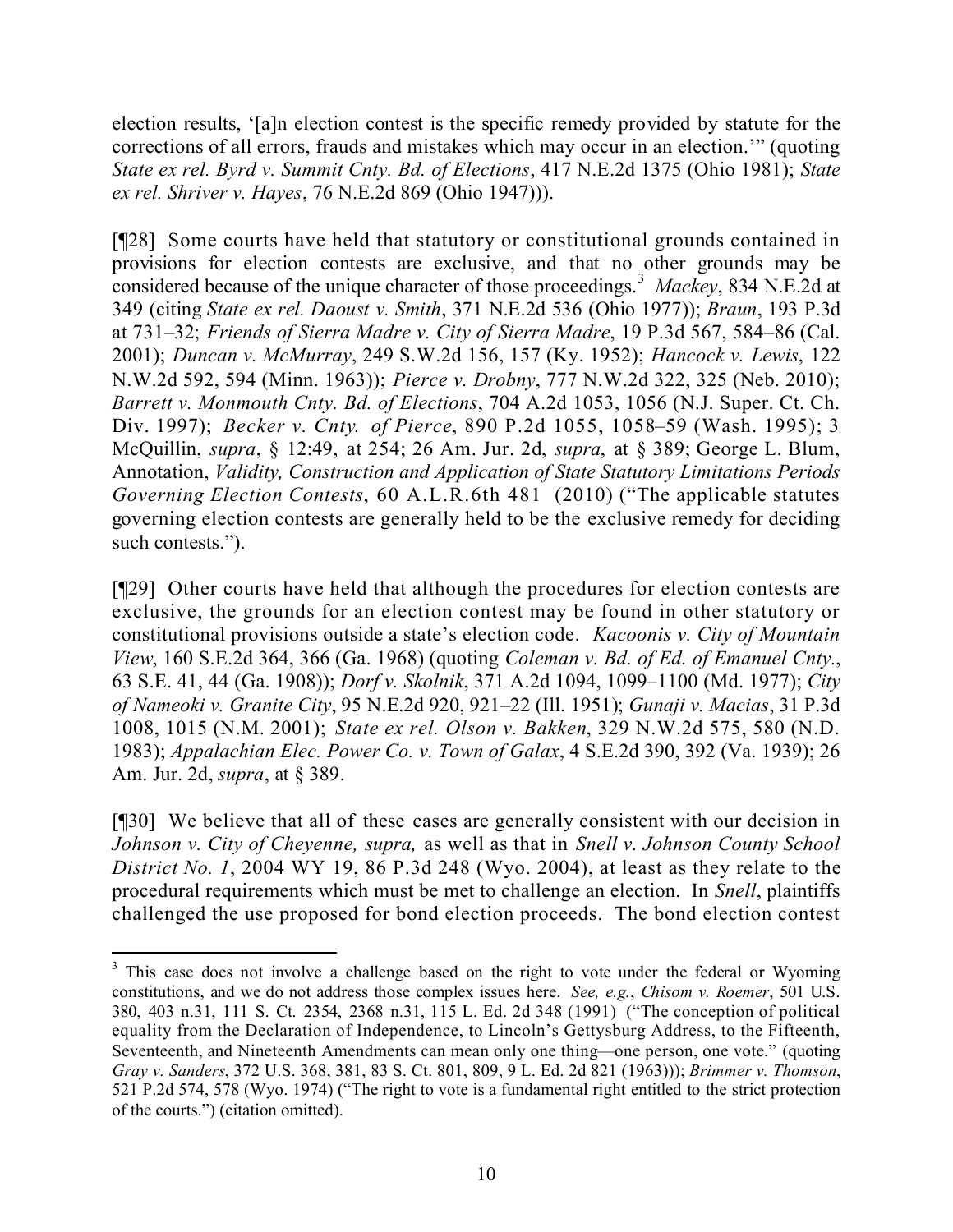statutes in force at the time required that a contest be filed within fourteen days. The Court noted that it required strict observance of the requirements of the election contest statutes in *Johnson.* However, it held that the strict time limits applicable to such a contest did not apply in cases in which plaintiffs challenged the use of the bond election proceeds rather than the validity or conduct of the election itself. *Id.* at ¶¶ 15–16, 86 P.3d at 255.

[¶31] Statutes creating the right to contest elections generally impose strict, short, and mandatory deadlines for the commencement of election contests. Douglas, *supra*, at 34- 36; 3 McQuillan, *supra*, at § 12:51; 26 Am. Jur. 2d, *supra,* at §§ 384, 393. This is for the obvious reason that government business cannot be brought to a standstill pending the outcome of a drawn-out election contest. *Plyman v. Glynn Cnty.*, 578 S.E.2d 124, 126 (Ga. 2003). "[T]he purpose of election contests is to aid the democratic processes upon which our system of government is based by providing a ready remedy whereby compliance with election laws may be assured to facilitate, not hinder by technical requirements, the quick initiation and disposition of such contests." *Tate-Smith v. Cupples*, 134 S.W.3d 535, 538–39 (Ark. 2003).

## *Analysis*

## *Character of Action*

[¶32] As noted above, Appellants contend that their lawsuit is not an election contest, but rather an effort to obtain a declaration as to the implementation of the 2011 election contest. We disagree. Appellants seek to have us declare the 2012 election "null and void," and to direct Lankford to hold an election for three commissioners to serve the remaining 2012 to 2016 terms, or in the alternative, to declare that an election must be held in 2014. As already discussed, a lawsuit is an election contest if it seeks a remedy which would "defeat the public interest in the stability and finality of election results." *Braun*, 193 P.3d at 732. *See also Mackey*, 834 N.E.2d at 349.

[¶33] The remedy Appellants seek would clearly affect the result of the 2012 special election and the primary and general elections which followed. Even if Appellants only sought the filling of two seats in 2014, which would at best require this Court to engage in creative interpretation of the applicable statutes, the 2012 special election would have to be determined to be a nullity. However, Appellants ask us to find that Lankford must hold an election for three commission seats in 2014. The voters in the 2012 primary and general elections chose a commissioner whose term might be cut short, meaning that the results of more than one election could be affected by the remedy they seek. This case is readily distinguishable from *Snell*, in which the use of funds resulting from a bond election was challenged–the outcome of that case could not have affected the validity of the underlying bond election.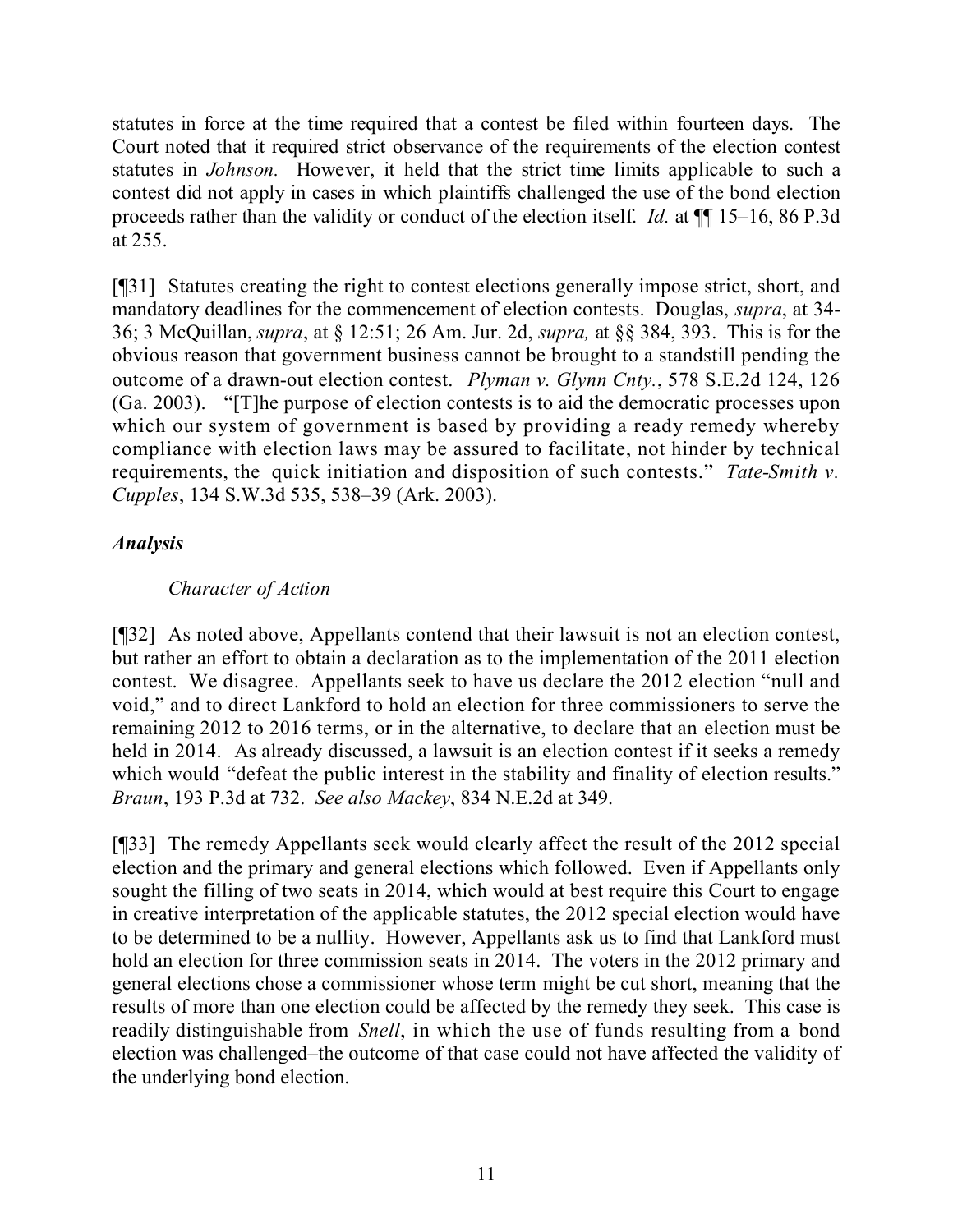[¶34] The outcome Appellants seek could only result from a declaration that the 2012 special election was void, which is the very essence of an election contest. The remedy to be granted in a successful election contest is statutory:

> A judgment of the court in an election contest shall confirm or annul the election or declare elected a qualified candidate receiving the highest number of legal votes, or declare the result of the election on each contested ballot proposition. The election of a candidate receiving the highest number of legal votes but disqualified for any other legal reason shall be declared null and void and a vacancy will be declared to exist. For offices to be filled by more than one (1) candidate, the election shall not be declared null and void but the qualified candidates receiving the highest number of legal votes shall be declared elected.

Wyo. Stat. Ann. § 22-17-108 (LexisNexis 2011).

[¶35] We believe the term "contest" as used in §§ 22-17-105 and 106 is unambiguous when viewed in context. The legislature is presumed to have chosen that term with full knowledge of its interpretation by other courts:

> All statutes are presumed to be enacted by the legislature with full knowledge of the existing state of law with reference thereto and statutes are therefore to be construed in harmony with the existing law, and as a part of an overall and uniform system of jurisprudence, and their meaning and effect is to be determined in connection, not only with the common law and the constitution, but also with reference to the decisions of the courts.

*In re RB*, 2013 WY 15, ¶ 34, 294 P.3d 24, 33–34 (Wyo. 2013) (quoting *Hall*, ¶ 19, 238 P.3d at 586).

[¶36] Appellants argue that Wyoming's Uniform Declaratory Judgments Act, Wyo. Stat. Ann. §§ 1-37-101 to -115 (LexisNexis 2011), provides the remedy they seek. The Act grants courts of record (in Wyoming's case, the district courts) the power to "declare rights, status, and other legal relations whether or not further relief is or could be claimed." § 1-37-102. The Act allows district judges to construe various kinds of documents, to declare a fiduciary's rights, and to make determinations of water rights disputes. §§ 1-37-103 to -106. The Act even provides that the enumeration of specific kinds of declarations which can be made is not a limitation on a court's power to render a declaratory judgment relating to other kinds of disputes. § 1-37-107.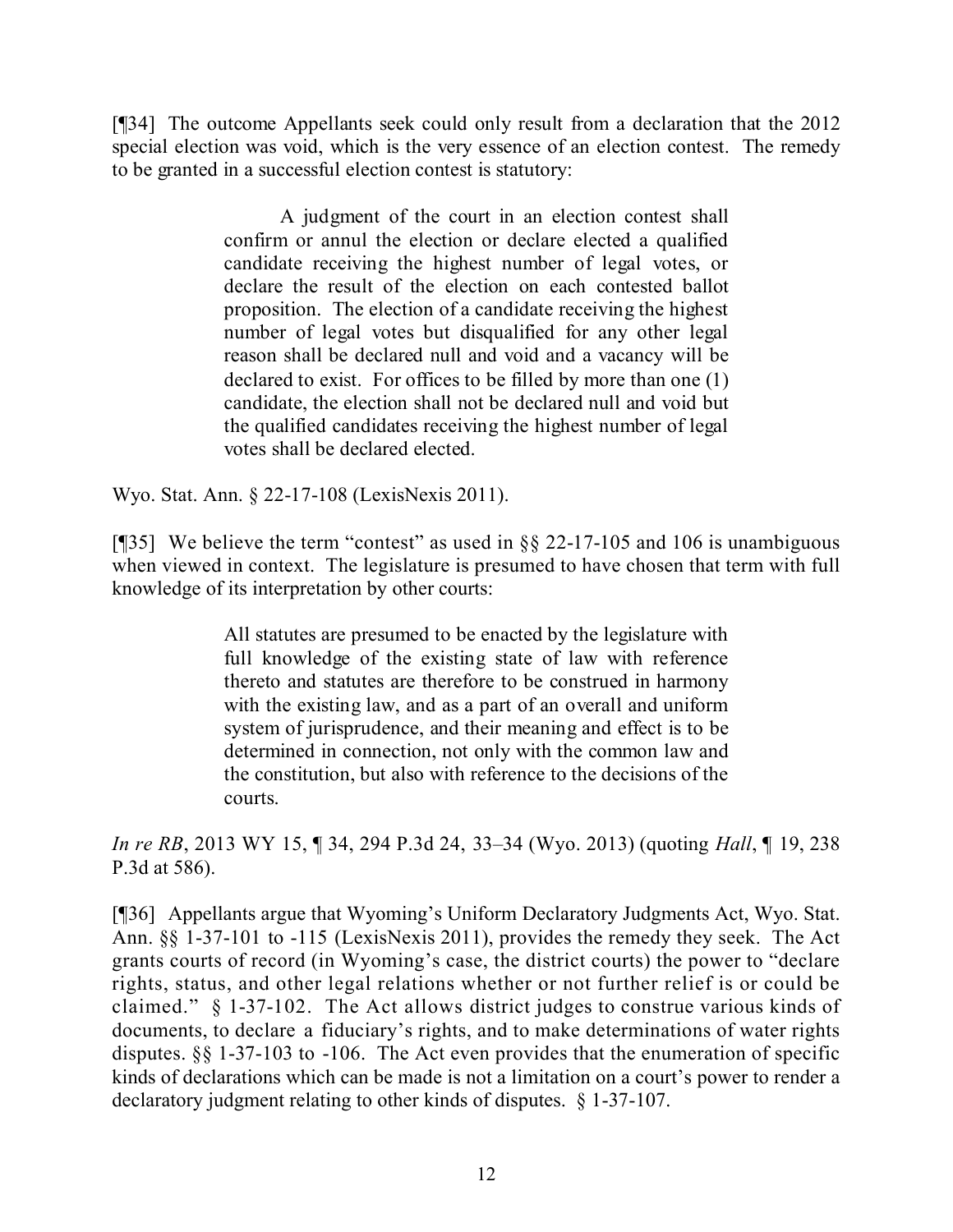[¶37] However, specific statutes control over general ones dealing with the same subject when they are in apparent conflict. *Gronberg v. Teton Cnty. Housing Authority*, 2011 WY 13, ¶ 45, 247 P.3d 35, 45 (Wyo. 2011); *Hall*, ¶ 12, 238 P.3d at 584; *Horse Creek Conservation Dist. v. State ex rel. Wyo. Att'y General*, 2009 WY 143, ¶ 39, 221 P.3d 306, 318 (Wyo. 2009) (citing *Coffinberry v. Bd. of Cnty. Comm'rs of the Cnty. of Hot Springs*, 2008 WY 110, ¶ 7, 192 P.3d 978, 980 (Wyo. 2008)). The statute allowing electors to contest a ballot proposition is quite specific. The legislature granted the courts limited powers in an area traditionally entrusted to the political arena. We therefore find that the legislature intended to make contest of a ballot proposition an exclusive remedy for challenging a successful ballot proposition, and that it did not intend for the Uniform Declaratory Judgments Act to render those limitations meaningless.

[¶38] We are further buttressed in this conclusion by the presumption that our legislature acts in a reasonable and thoughtful manner. *Redco Const.*, ¶ 37, 271 P.3d at 418. We can conceive of no reason why a reasonable legislature, having created an election contest statute with a fifteen-day period of limitation or repose, would intend at the same time to allow a challenge to the outcome of a ballot proposition any time within four years. Stable government requires the very prompt resolution of election disputes. In this case, the 2012 primary and general elections would be affected by a successful challenge to the May 2012 special election decreasing the size of the county commission. A thoughtful legislature would not intend to maintain a state of instability for four years.

## *Time Limitations and Jurisdiction*

[¶39] There is no dispute that this case was filed well over fifteen days after the canvassing board certified the May 2012 special election results. Lankford points out that the fifteen-day limitation in § 22-17-105 might better be characterized as a statute of repose than a statute of limitation, but the distinction makes little difference. There is likewise no dispute that this case was not brought by five electors as also required by  $§$  22-17-105.

[¶40] In *Johnson*, 504 P.2d at 1082, a single citizen challenged a bond election. We affirmed the district court's ruling that it did not have jurisdiction to decide the contest because the governing statute required that a bond election contest be brought by five electors. The district court lacked jurisdiction in this case for the same reason, and also because the challenge was untimely under § 22-17-105.

[¶41] Because we have reached this conclusion regarding jurisdiction, we find it unnecessary to decide whether the grounds for challenging a ballot proposition in § 22- 17-106 are exclusive, as some courts have held, or whether additional statutory or constitutional grounds might exist, as other courts have decided. Those courts finding exclusive grounds note that the political arena provides a sufficient remedy for certain